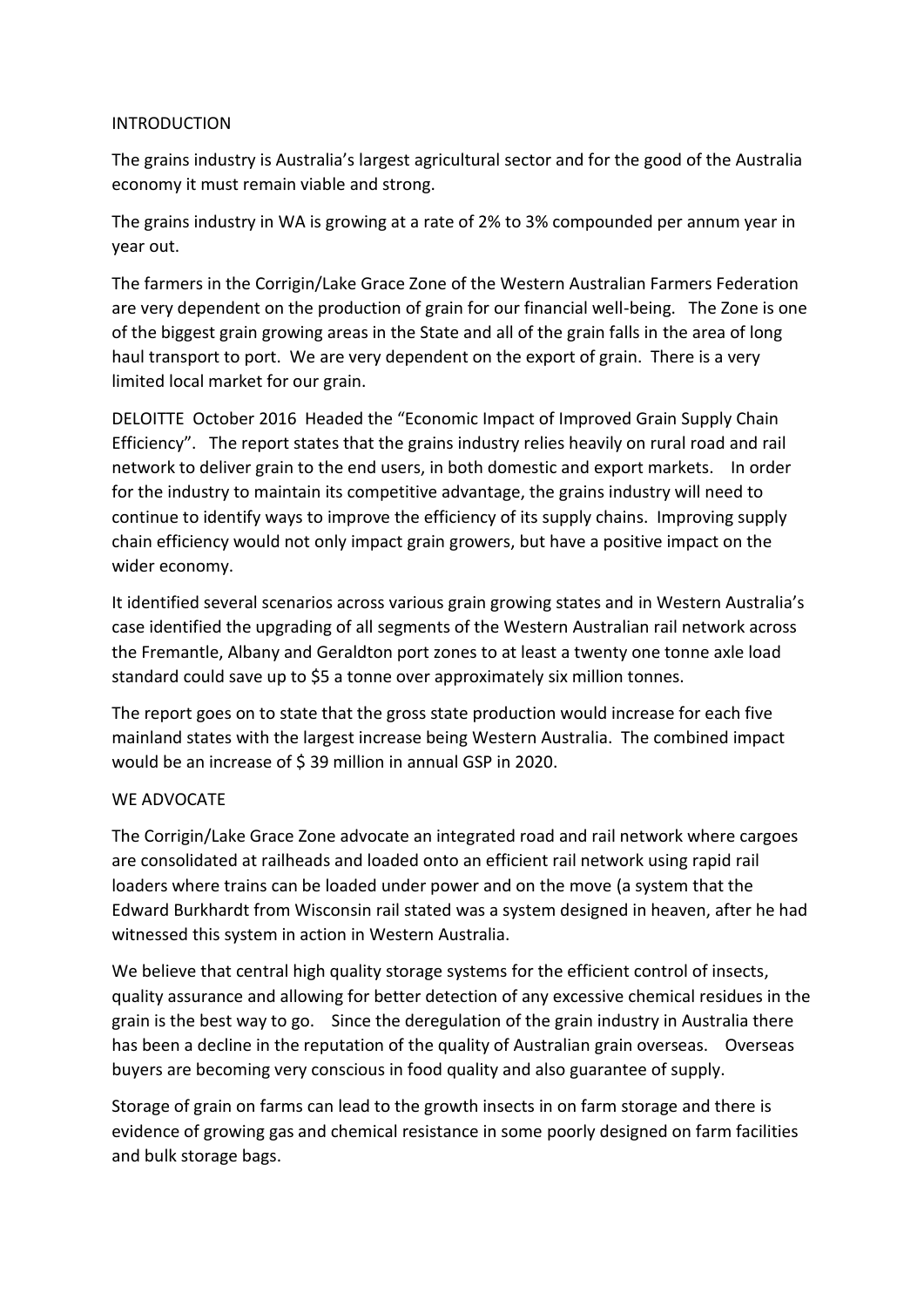A lot of decisions have been driven by the National Competition Policy. We prefer a more pragmatic approach. We realise that rail needs volume to be at its most efficient. So much of rail operating costs are fixed so that the volume is important in reducing the overall cost.

Some of our calculations have indicated that a train carrying 2,500 tonnes net load that is about the size of the average train out of Hyden Western Australia travelling at 30 kilometres an hour at average speed at say a charge of 6.5cents per tonne kilometre earns the owner about \$4800 an hour on the forward trip. If we use the following figures of a 5000 tonne train at 60 kph that would return the owner an income of \$19500 an hour. That is where we need to be aiming in the first instance. The size of the trains in this area are limited by the turn around facilities at the rail heads and the length of bypass loop lines on the main lines. These constraints could easily be overcome with a bit of will and a small additional cost to extend the turn around rails and extend the bypass loops.

GRDC's Publication Ground Cover recently ran an article around grain trains in Canada carrying over 10,000 tonnes in one train load to port and loading directly onto ships reducing their double handling and their overall cost structure substantially. This is where we need to be aiming for in the longer term.

Remember the Deloitte's report stated we must continue to implement efficiencies into our transport and handling network if you are to remain competitive.

#### ROAD NETWORK

Not all of the state of Western Australia is serviced by rail. Esperance, East Albany, Bunbury and Geraldton are serviced by road or road and rail.

We believe there needs to be planning done, now to where ever possible segregate heavy freight traffic from light traffic and tourist traffic. To this end we advocate the upgrading of the Lake King Cascades Road dedicated to heavy traffic. This would allow for the use of three trailer road trains up from the current use of a rigid prime mover and two trailers. The improved efficiency of between 15% to 20% in freight costs which is significant over this longer distance.

We estimate that in an average year this would apply to 300,000 to 400,000 tonnes of grain, approximately 80,000 tonnes nickel ore, as well as lime and fertiliser transported out of Esperance and for other freight travelling from the metropolitan area to Esperance as well as the mining needs. We calculate that on grain alone there would be an annual freight saving of over \$1million a year.

The from Lake King to Esperance via Ravensthorpe is used by tourists and general public, if the heavy traffic uses Cascades Road it would make the Esperance/ Ravensthorpe area a safer road.

#### TIER 3 LINES

There has been much disappointment by grain growers, in this area, that were dependent on the Tier 3 rail network. Since the closure of these rail networks the freight on grain in dollar terms have increased.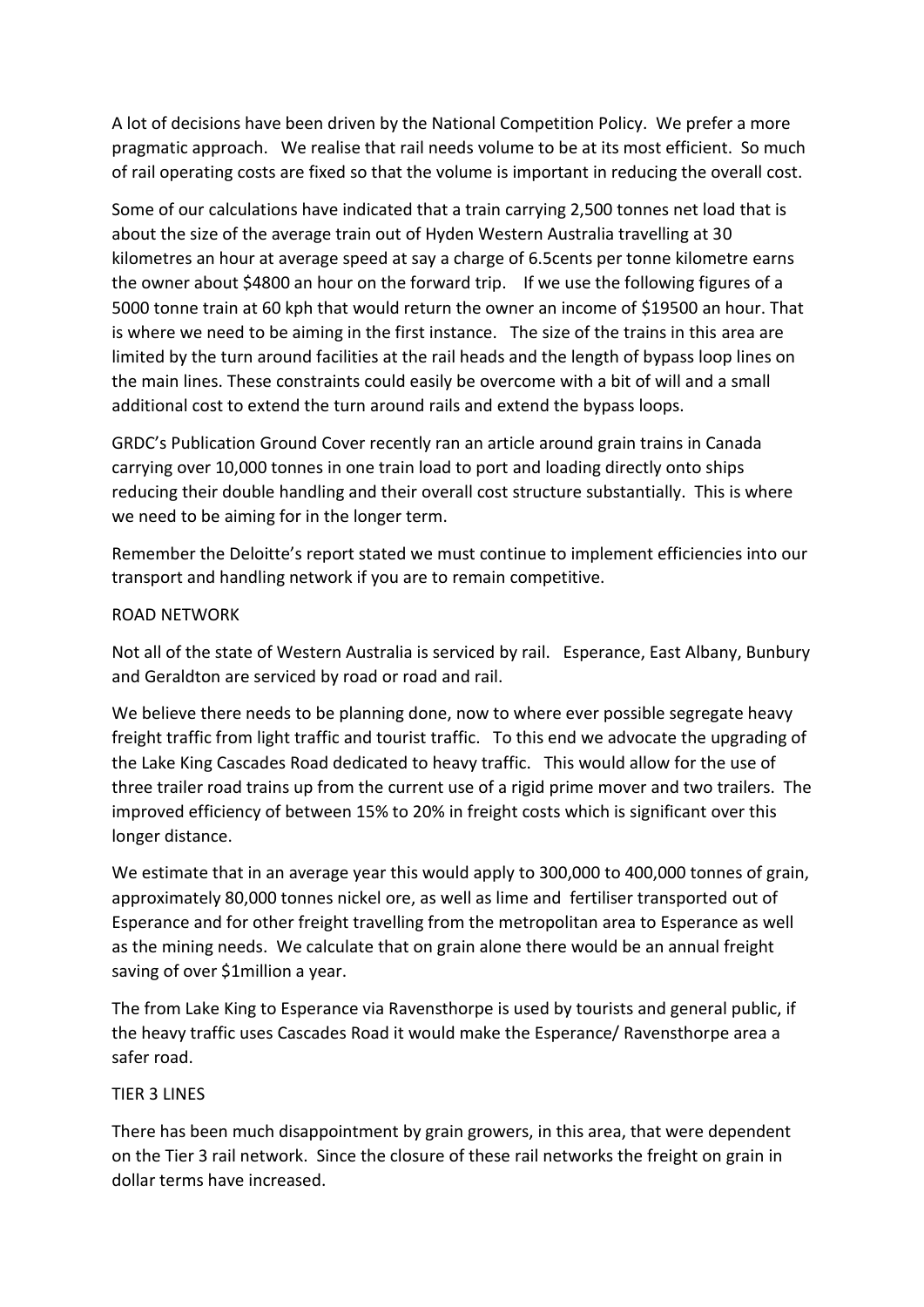The road network is rapidly declining under the pressure of the extra tonnes now transferred from rail to road. The State and Federal Government has allocated insufficient money for the proper upgrading and maintenance of these roads. Many of these were built 40 or 50 years ago.

Growers that were serviced by the Tier 3 lines are outraged that the current lessee's of the rail tracks can make a decision not to allow anyone to use these tracks and act like a dog in a manger. There is a strong belief among grain growers in the area that the current lessee's of the line should be required to hand them back to the Government if they are not going to use them. The Government should then re lease them out to other users that are prepared to operate trains to service these areas.

The initial lease between Brookfields and the State Government required Brookfields to maintain the rail lines in good order. The Government has since allowed Brookfields to alter the original agreement which we believe allowed Brookfields to close the lines as well as saving the maintenance on these disused lines.

While the focus has been on the Tier 3 lines being closures, our fear is that this will be some of the Tier 2 lines that will follow, like the Miling line.

## PRIVATISATION OF THE FREIGHT RAIL NETWORK

When the Liberal National State Government signalled that it was going to privatise the freight network, a move that was opposed by the majority of grain growers. The Government gave us the assurance that they would require the new owners to grow the network and provide us with a lower cost and better service. This has not occurred. The system is now too fragmented with the Government still owning the track but leasing it out to an overseas owner much of the maintenance in the past being done by other contractors. The rolling stock being operated by yet another party. This is a most inefficient model which leads to lack of co-ordination. The rail network has been sold and onsold much like a commodity and the political promises that were made to us have not been met.

The track access process is not satisfactory with the dispute between CBH and Brookfields rail dragging on for years. While we know little about the detail of the dispute it is the users of the rail network that will ultimately have to stand the cost and they are the grain growers who are becoming less competitive. We have a major financial interest at stake here.

We urge the Committee to look at the current situation closely and to recommend a much better working model and a better way of arriving at track access fees.

As growers we sit on the sidelines hoping that the outcomes will be fair and equitable but having no input into what is going on.

#### GRAINS LOGISTICS COMMITTEE

Prior to the privatisation the Western Australian grains transport and storage and marketing was managed by a Grains Logistics Committee under the offices of the Minister for Transport. During this time the grains transport industry implemented a whole line of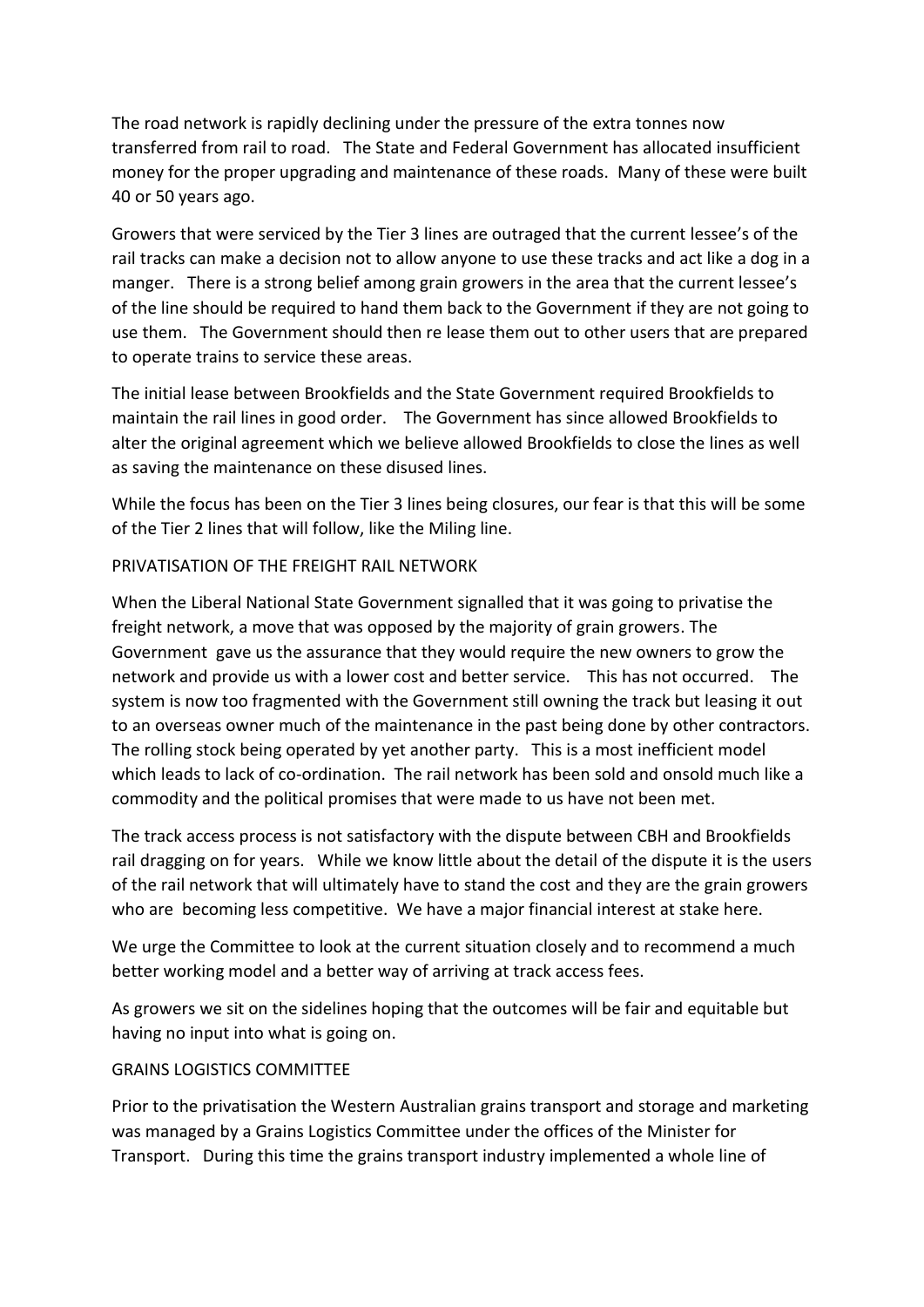improvement and efficiencies. The committee was chaired by a Farmer and had representatives from grain handlers and Westrail, Marketers and farm organisations.

The committee was responsible for deciding what needed to be done, who was going to do it, who paid for what and who the beneficiaries were to be. The GLC committee saw the introduction of Rapid Rail Loading facilities, the integration of activities between the stakeholders the introduction of block trains which enabled freight rates to come down, cargoes of grain to port quicker and much better forward planning.

Since the abolishment of the GLC committee all this improvement has come to an end. The various stakeholders now work independently with little communication between them.

We as grain growers are the biggest losers.

We would like to see more work done as to the value of a National Grains Logistic Committee under the Federal Minister to identify the needs and implement forward planning and innovation to streamline the handling and transport system and implement innovation.

## FARMERS INVESTMENT

Farmers are continually investing in high capacity headers, chaser bins and transport equipment. Most new headers today are capable of harvesting 40 to 50 tonnes of grain an hour. Farmers are always keen and it is in the nation's best interest that once a crop is ready for harvest that we get it off and into storage as quickly as possible to reduce the risk of losses from weather damage as quite often happens.

It should be noted the vast majority of Australian grain is sun dried and does not require dryers as is the case in most European countries. Because of this much of the Australian grain is of good quality.

It must be recognised that farmers do not have the ability to calculate our costs and pass them on like most other industries.

While farmers invest heavily in our businesses to improve productivity and increase efficiencies other players in the grain game must do the same. There is no point in producing grain if we cannot store it properly or get it to the end users when they require it.

#### CBH

In WA we are fortunate to have a farmer owned and run co-operative. We believe their Grains Express system acts in our best interest by making the various segregations of grain available at port and other delivery points such as the Metro Grain Terminal for the traders to access.

This is a unique system and must be maintained.

The Harvest Mass Management Scheme (HMMS) is one of the best systems put in place to stop the overloading of grain trucks. CBH and growers have embraced this system and we would like to see it imbedded in legislation to keep it in place. It must be remembered that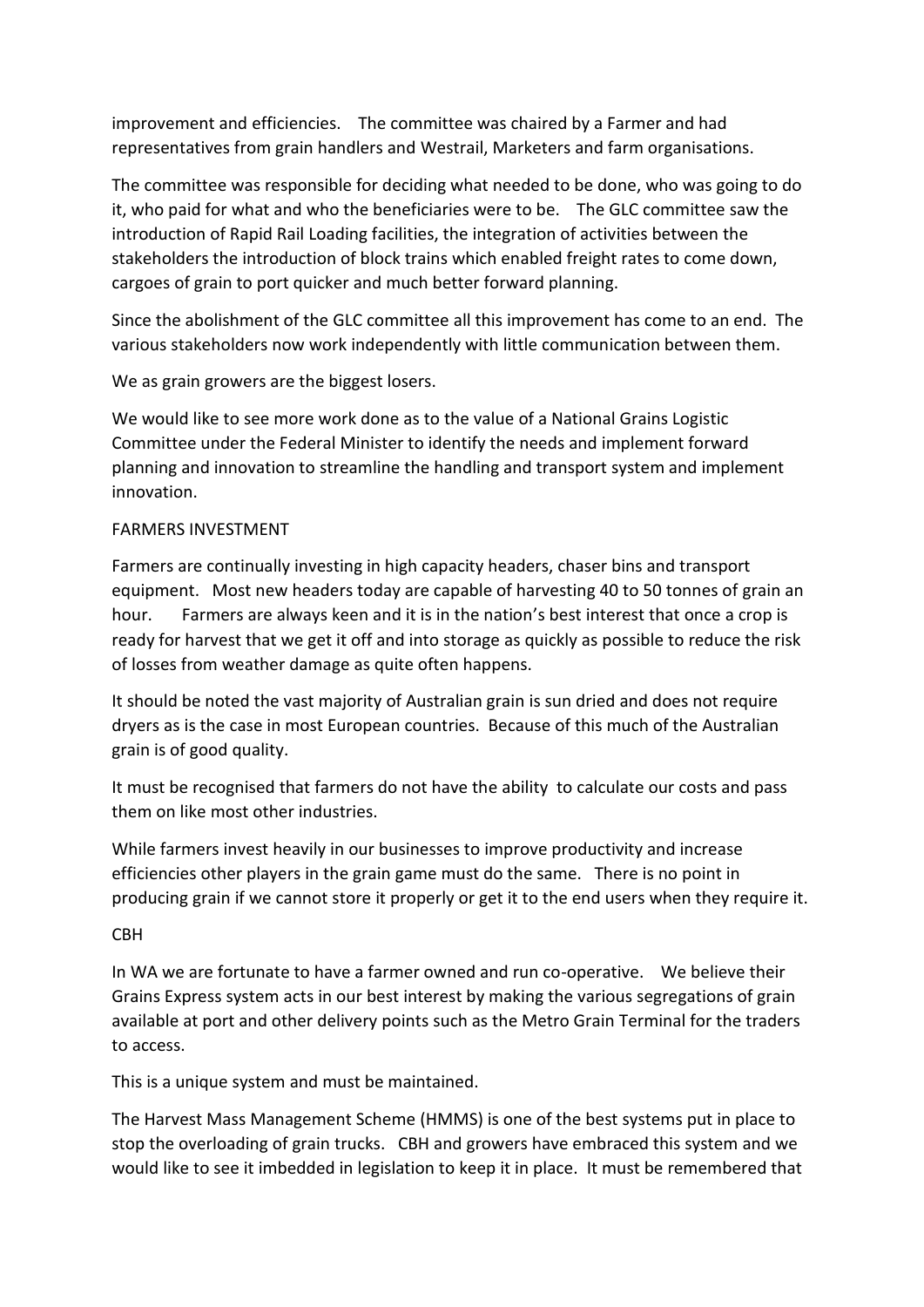before this system was in place most trucks where overloaded and were damaging the roads. Due to an influx of trucks using the roads through harvest period, heavy haulage police were unable to police the roads properly. HMMS has alleviated the problem.

While we understand that CBH need to rationalise their receival points to remain competitive with other competitors, either in or likely to come into the grain handling business, it does have the effect of adding transport costs to those growers who now have to cart their grain longer distances. As we said earlier farmers are gearing up their business to be able to harvest their crops more quickly and this sometimes conflicts with the rationalisation when trucks are away from the paddocks for a longer period of time during harvest delaying harvest operations.

There is a feeling amongst some grain traders that growers should not own the storage and handling facilities, or the transport network as CBH do. Their belief that this is better done by the grain traders.

Our belief is different, we believe as has been demonstrated by CBH that a farmer owned handling, storage and transport system focussed on farmers and industry requirements deliver by far the best outcomes for grain growers and the Nation's economy.

Farmers are renown for the introduction of innovation and improvements to our systems.

CBH were the first to introduce inert atmosphere for the storage of grain now widely taken up by other industry players. Farmers fund the Grain Research Develop Corporation renowned for improving grain production and introducing innovation into agriculture.

# TRANSPORT COSTS

The cost of transporting grain from the farm to the receival point and from the receival point to port are among our highest when compared to other farm input costs such as fertiliser, fuel, labour. The cost of transporting grain by contract from farm to receival point is about \$8 to \$9 a tonne and for some farmers in longer haul it will be higher. When you add this to the rail freight or road freight of say \$24 a tonne as it is from Hyden the cost from farm to port for freight alone is \$33 a tonne. An average yield of 2 tonne to the hectare makes this a cost of \$66 a hectare which is a significant figure.

On many farms in this area the cost would exceed that figure.

The above figure does not include the cost of handling.

#### **CONCLUSION**

We believe that Government must do more to reduce our costs and reduce red-tape that inhibits our ability to be competitive on the world market.

The grains industry is worth annually \$4billion to the Western Australian economy. Most of the agricultural areas in Western Australia is dependent on a viable grains industry. It in turn is dependent on our ability to be able to compete on a very competitive international market. There is a strong and growing demand for Australian grain in the growing Asian region. We cannot become complacent. Asian grain users are very price conscious and